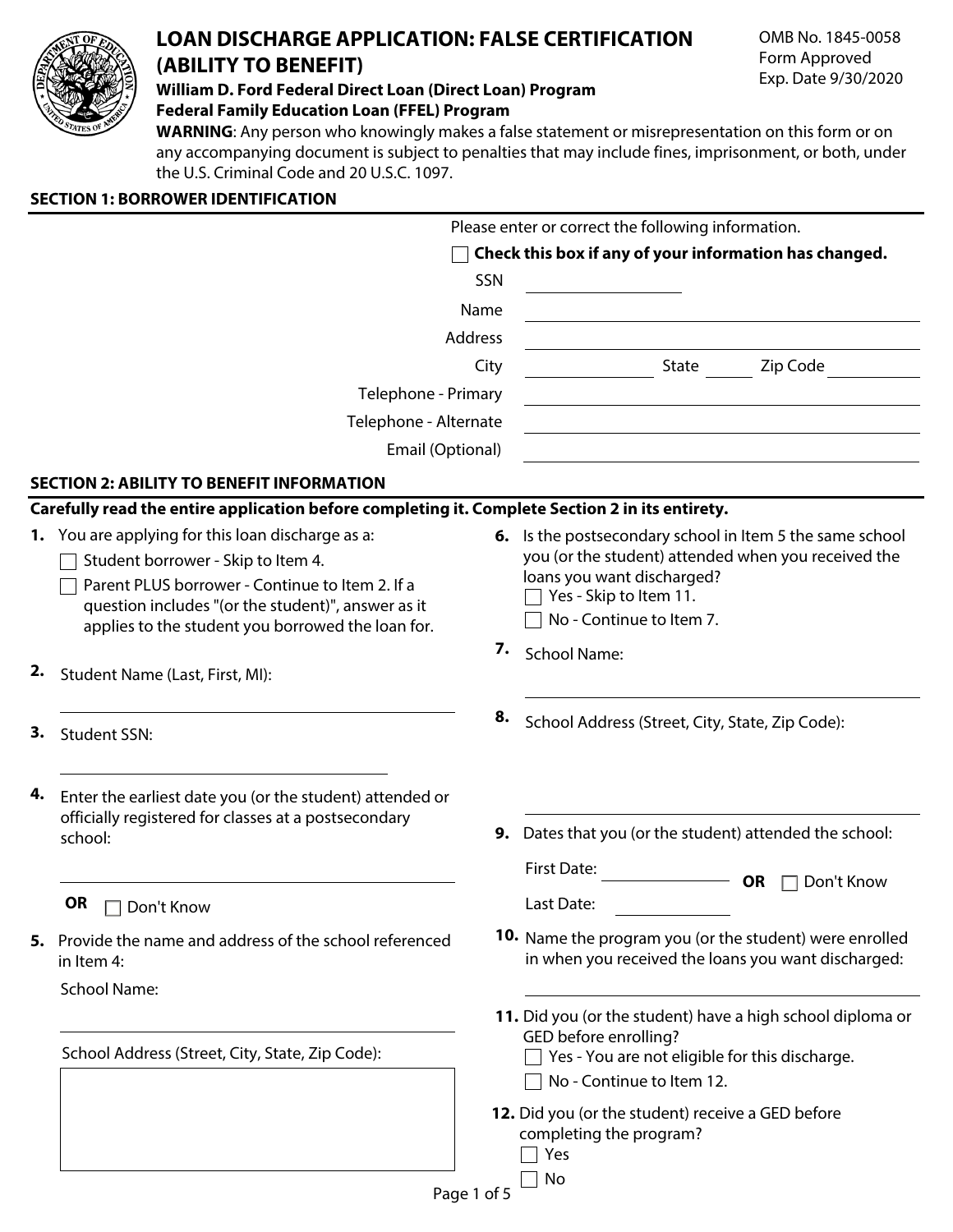| 13. Did you (or the student) successfully complete 6 credits<br>or 225 clock hours of coursework that applied toward a<br>program offered by the school before you received the | 22. Provide the name of the program:                                                                                                                                                    |
|---------------------------------------------------------------------------------------------------------------------------------------------------------------------------------|-----------------------------------------------------------------------------------------------------------------------------------------------------------------------------------------|
| loans you want discharged?<br>Yes                                                                                                                                               | 23. Dates that you (or the student) attended the program:                                                                                                                               |
| No                                                                                                                                                                              | <b>First Date:</b><br><b>OR</b><br>Don't Know                                                                                                                                           |
| Don't Know                                                                                                                                                                      | Last Date:                                                                                                                                                                              |
| 14. Before you (or the student) were admitted to the<br>school, did the school give an entrance examination?                                                                    | 24. List the courses you (or the student) took:                                                                                                                                         |
| Yes - Continue to Items 15-18.                                                                                                                                                  |                                                                                                                                                                                         |
| No - Skip to Item 21.                                                                                                                                                           |                                                                                                                                                                                         |
| Don't Know - Skip to Item 21.                                                                                                                                                   | 25.<br>Provide the grades you (or the student) earned:                                                                                                                                  |
| <b>15.</b> Give the date of the test if you know it:                                                                                                                            |                                                                                                                                                                                         |
| 16. Give the name of the test if you know it:                                                                                                                                   | 26. Did the school refund any money on your behalf?<br>Yes - Continue to Items 27-28.                                                                                                   |
|                                                                                                                                                                                 | No - Skip to Item 29.                                                                                                                                                                   |
| 17. Give the score of the test if you know it:                                                                                                                                  | Don't Know - Skip to Item 29.                                                                                                                                                           |
| 18. Did anything appear improper about the way the test<br>was given or scored?<br>Yes - Continue to Items 19-20.<br>No - Skip to Item 21.                                      | 27. What was the amount of the refund?<br>28. Explain why the money was refunded:                                                                                                       |
| 19. Explain in detail what appeared improper:                                                                                                                                   |                                                                                                                                                                                         |
|                                                                                                                                                                                 | 29. Have you (or the student) requested or received a<br>refund or payment from the school or any third party<br>(see Section 6) for any loan that you are requesting be<br>discharged? |
| 20. Provide the following about anyone who can support<br>your statement:                                                                                                       | Yes - Continue to Items 30-32.<br>No - Sign and date the application in Section 3, then                                                                                                 |
| Name:                                                                                                                                                                           | send it to the address in Section 7.<br>Don't Know - Sign and date the application in                                                                                                   |
| Address (Street, City, State, Zip Code):                                                                                                                                        | Section 3, then send it to the address in Section 7.                                                                                                                                    |
| Telephone Number:                                                                                                                                                               | 30. Provide the name, address, and telephone number of<br>the organization you (or the student) requested or<br>received a payment from:                                                |
|                                                                                                                                                                                 | Name:                                                                                                                                                                                   |
| 21. Did you (or the student) complete a developmental or<br>remedial program at the school?<br>Yes - Continue to Items 22-25.                                                   | Address (Street, City, State, Zip Code):                                                                                                                                                |
| No - Skip to Item 26.                                                                                                                                                           |                                                                                                                                                                                         |
| Don't Know - Skip to Item 26.                                                                                                                                                   | Telenhone Number                                                                                                                                                                        |

Page 2 of 5

Telephone Number: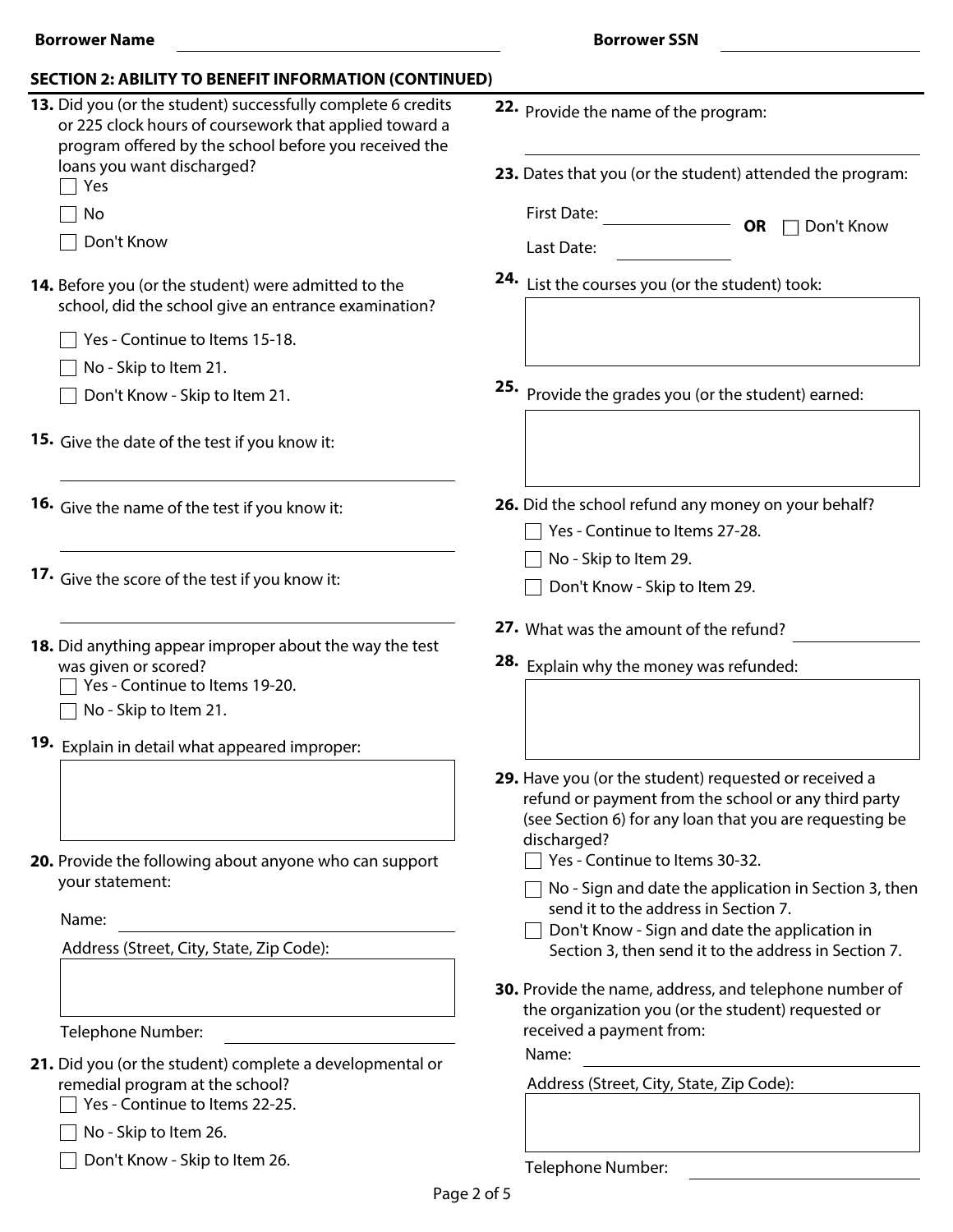#### **SECTION 2: ABILITY TO BENEFIT INFORMATION (CONTINUED)**

**31.** What is the amount and the status of the request?

Amount:

Status:

Sign and date the application in Section 3, then send it to the address in Section 7.

# **SECTION 3: BORROWER CERTIFICATIONS, ASSIGNMENT, AND AUTHORIZATION**

#### **I certify** that:

- I have read and agree to the terms and conditions for loan discharge, as specified in Section 5.
- Under penalty of perjury, all of the information I have provided on this application and in any accompanying documentation is true and accurate to the best of my knowledge and belief.

By signing this application **I assign and transfer** to the U.S. Department of Education (the Department) any right I have to a refund on the amount discharged from the school and/or from any owners, affiliates, or assignees of the school, and from any third party that pays claims for a refund because of the actions of the school.

**I authorize** the organization I submit this request to and its agents to contact me regarding my request or my loans at the cellular telephone number that I provide now or in the future using automated telephone dialing equipment or artificial or prerecorded voice or text messages.

| <b>Borrower's Signature</b>   | <b>Date</b> |
|-------------------------------|-------------|
| <b>SECTION 4: DEFINITIONS</b> |             |

The **William D. Ford Federal Direct Loan (Direct Loan) Program** includes Federal Direct Stafford/Ford (Direct Subsidized) Loans, Federal Direct Unsubsidized Stafford/ Ford (Direct Unsubsidized) Loans, Federal Direct PLUS (Direct PLUS) Loans, and Federal Direct Consolidation (Direct Consolidation) Loans.

The **Federal Family Education Loan (FFEL) Program** includes Federal Stafford Loans (both subsidized and unsubsidized), Federal Supplemental Loans for Students (SLS), Federal PLUS Loans, and Federal Consolidation Loans.

The **holder** of your Direct Loan Program loans is the Department. The holder of your FFEL Program loans may be a lender, a guaranty agency, or the Department. The holder of your Perkins Loans may be a school or the Department. Your loan holder may use a servicer to handle billing and other communications related to your loans. References to "your loan holder" on this application mean either your loan holder or your servicer.

If your loan is **discharged**, this means that you (and any endorser) are not required to repay the remaining portion of the loan, and you will be reimbursed for any payments on the loan that you made voluntarily or through forced collection (for example, through wage garnishment or Treasury offset). For a consolidation loan, only the portion that represents the original loans you received and that are eligible for discharge will be discharged. The loan holder reports the discharge to all consumer reporting agencies to which the holder previously reported the status of the loan and requests the removal of any adverse credit history previously associated with the loan.

The **student** refers to the student the parent borrower obtained a Direct PLUS Loan or Federal PLUS Loan for.

**Third party** refers to any entity that may provide reimbursement for a refund owed by the school, such as a State or other entity offering a tuition recovery program.

**32.** What was the amount of any payment received? If none, enter "0".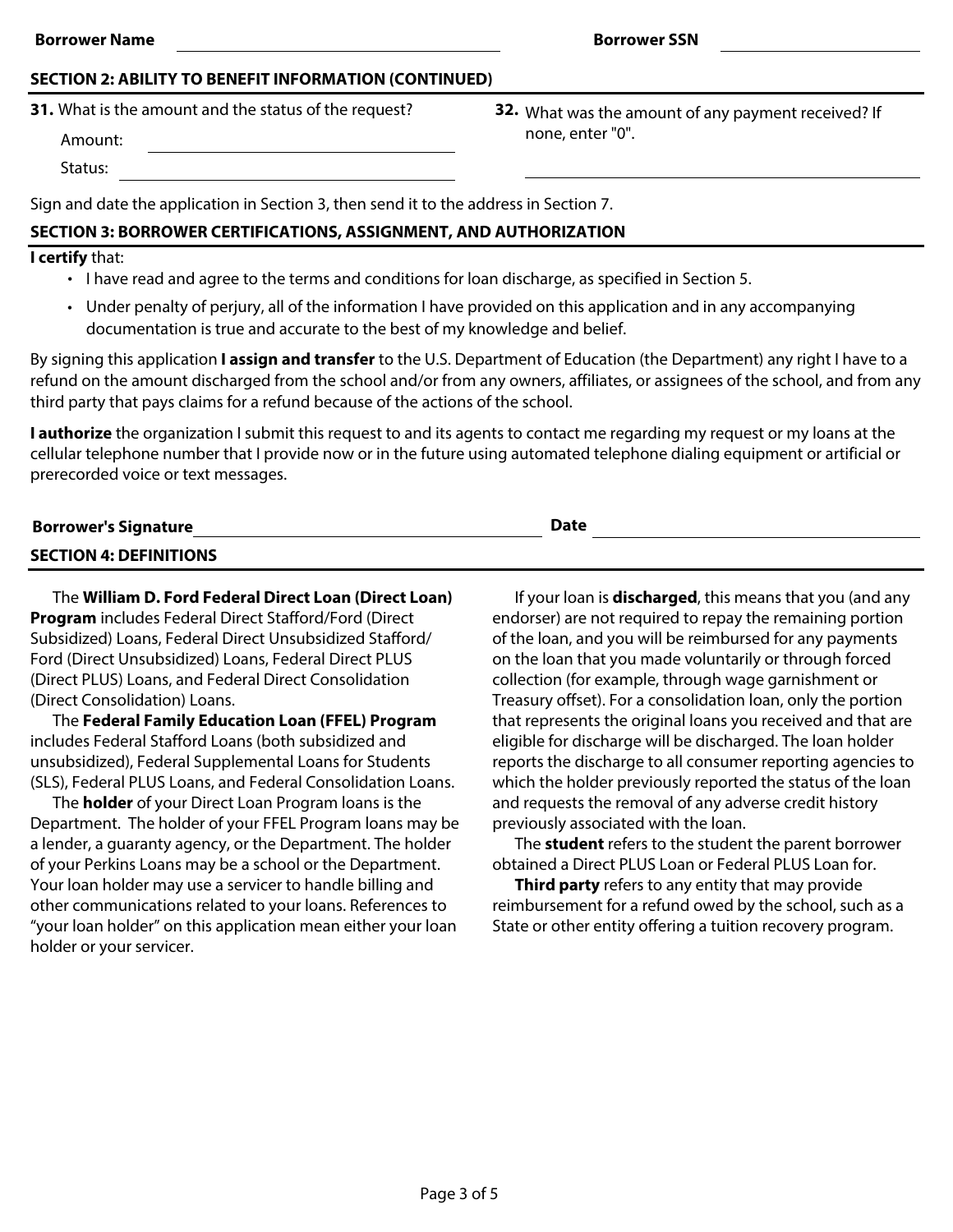## **SECTION 5: TERMS AND CONDITIONS FOR LOAN DISCHARGE BASED ON FALSE CERTIFICATION**

Only loans made on or after January 1, 1986 are eligible for this type of discharge.

By signing this application, you are agreeing to provide, upon request, testimony, a sworn statement, or other documentation reasonably available to you that demonstrates to the satisfaction of the Department or its designee that you meet the qualifications for loan discharge, or that supports any statement you made on this application or in any accompanying documents.

By signing this application, you are agreeing to cooperate with the Department or the Department's designee in any enforcement action related to this application.

Your application may be denied or your discharge may be revoked if you fail to provide testimony, a sworn statement, or documentation upon request, or if you provide testimony, a sworn statement, or documentation that does not support the material representations you made on this application or in any accompanying documents.

## **SECTION 6: INSTRUCTIONS FOR COMPLETING THE APPLICATION**

When completing this application, type or print using dark ink. Enter dates as month-day-year (mm-dd-yyyy). Use only numbers. Example: March 14, 2018 = 03-14-2018. If you need more space to answer any of the items, continue on separate sheets of paper and attach them to this application. Indicate the number of the Items you are answering. Include your name and Social Security Number (SSN) at the top of pages 2 and 3 and on any attached pages. **Return the completed application and documentation to the address shown in Section 7.**

### **SECTION 7: WHERE TO SEND THE COMPLETED APPLICATION**

| Return the completed application and any documentation to:<br>(If no address is shown, return to your loan holder.) | If you need help completing this application, call:<br>(If no telephone number is shown, call your loan holder.) |
|---------------------------------------------------------------------------------------------------------------------|------------------------------------------------------------------------------------------------------------------|
|                                                                                                                     |                                                                                                                  |
|                                                                                                                     |                                                                                                                  |